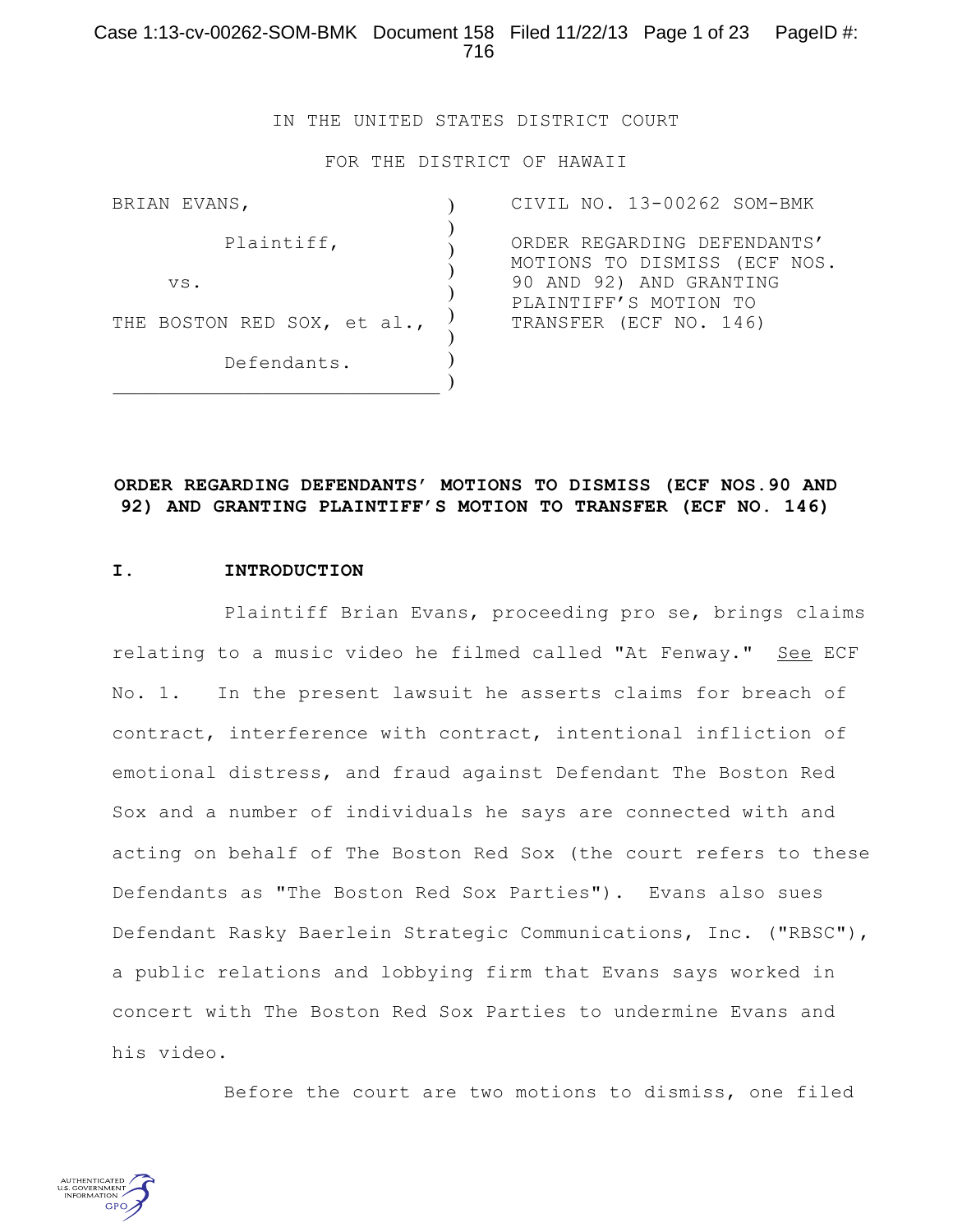## Case 1:13-cv-00262-SOM-BMK Document 158 Filed 11/22/13 Page 2 of 23 PageID #: 717

by The Boston Red Sox Parties challenging both subject matter jurisdiction and personal jurisdiction, see ECF No. 90, the other filed by RBSC challenging personal jurisdiction, see ECF No. 92. In addition, the court is faced with Evans's motion to transfer venue to Massachusetts as an alternative to dismissal. See ECF No. 146. The court concludes that it has subject matter jurisdiction but lacks personal jurisdiction over any Defendant. Instead of dismissing this action, the court grants the motion to transfer venue.

#### **II. BACKGROUND**.

According to the Complaint in this matter, Evans is a citizen of Hawaii. See ECF No. 1, PageID # 1-2 (indicating that Evans has a Hawaii address and intends to remain in Hawaii). The Boston Red Sox Parties located in Massachusetts. RBSC is a public relations firm with its principal office Boston, Massachusetts. See Declaration of Lawrence B. Rasky ¶ 3 ("RBSC's principal office is located in Boston, Massachusetts"), ECF No. 92-2, PageID # 454.

It is undisputed that, in May 2011, while Evans was living in Hawaii, The Boston Red Sox Parties approached Evans about his song, "At Fenway." See ECF No. 1, PageID # 2. Later, in an e-mail, Larry Lucchino, co-owner of The Boston Red Sox, stated about the song: "It is awfully nice. Let's find a way to make good use of it." See ECF No. 1-1, PageID # 12. David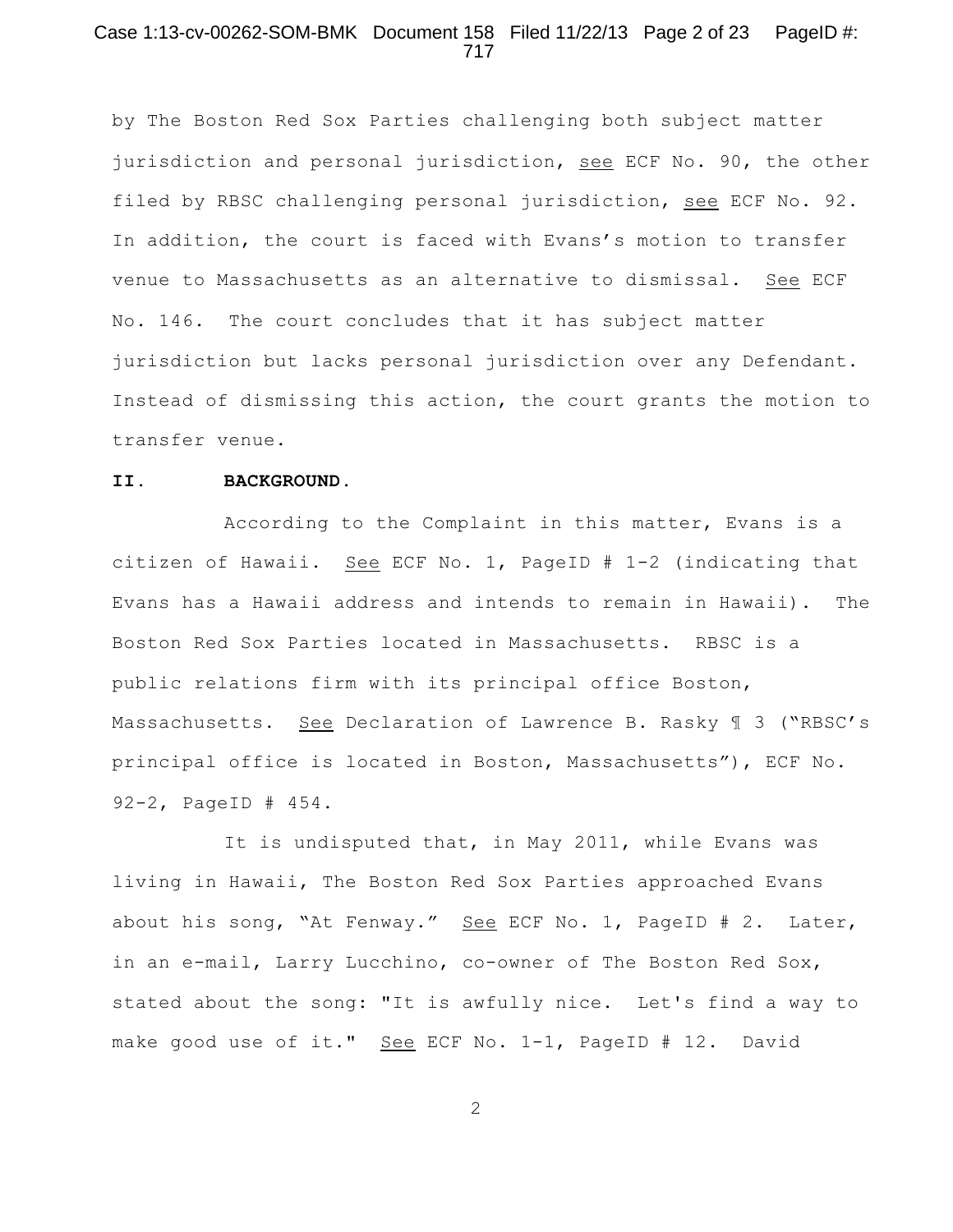## Case 1:13-cv-00262-SOM-BMK Document 158 Filed 11/22/13 Page 3 of 23 PageID #: 718

Friedman, Vice-President of The Boston Red Sox, allegedly sent a letter to Evans's Hawaii address, stating that he was interested in exploring ways to use the song and giving Evans permission to contact other artists to develop a video featuring the song. See ECF No. 1-2, PageID # 14.

Evans subsequently moved to Massachusetts. See ECF. No. 1, PageID # 2. Evans paid \$40,000 to film the video at Fenway Park on September 25, 2012. Id. at PageID # 3.

A week later, on October 5, 2012, in what appears at first blush to have been an unrelated event, Evans's mother died at Holy Family Hospital in Massachusetts. Id. Evans then created a website that criticized Holy Family Hospital, which was part of the Steward Health Care System, for alleged medical malpractice in the treatment of his mother. Id.

Evans's attempts to profit from his video were unsuccessful. Id. at PageID # 4. The Boston Red Sox did not feature "At Fenway." Id. at PageID # 6. Evans alleges that, in declining to promote "At Fenway," The Boston Red Sox Parties were influenced by Steward Health Care System, which was allegedly unhappy about Evans's malpractice assertion. Id. at PageID # 3- 4. Noting that The Boston Red Sox and Steward Health Care System are both represented by the same public relations firm, RBSC, Evans contends that the parties must have coordinated their actions and conspired against him. Id. He says that The Boston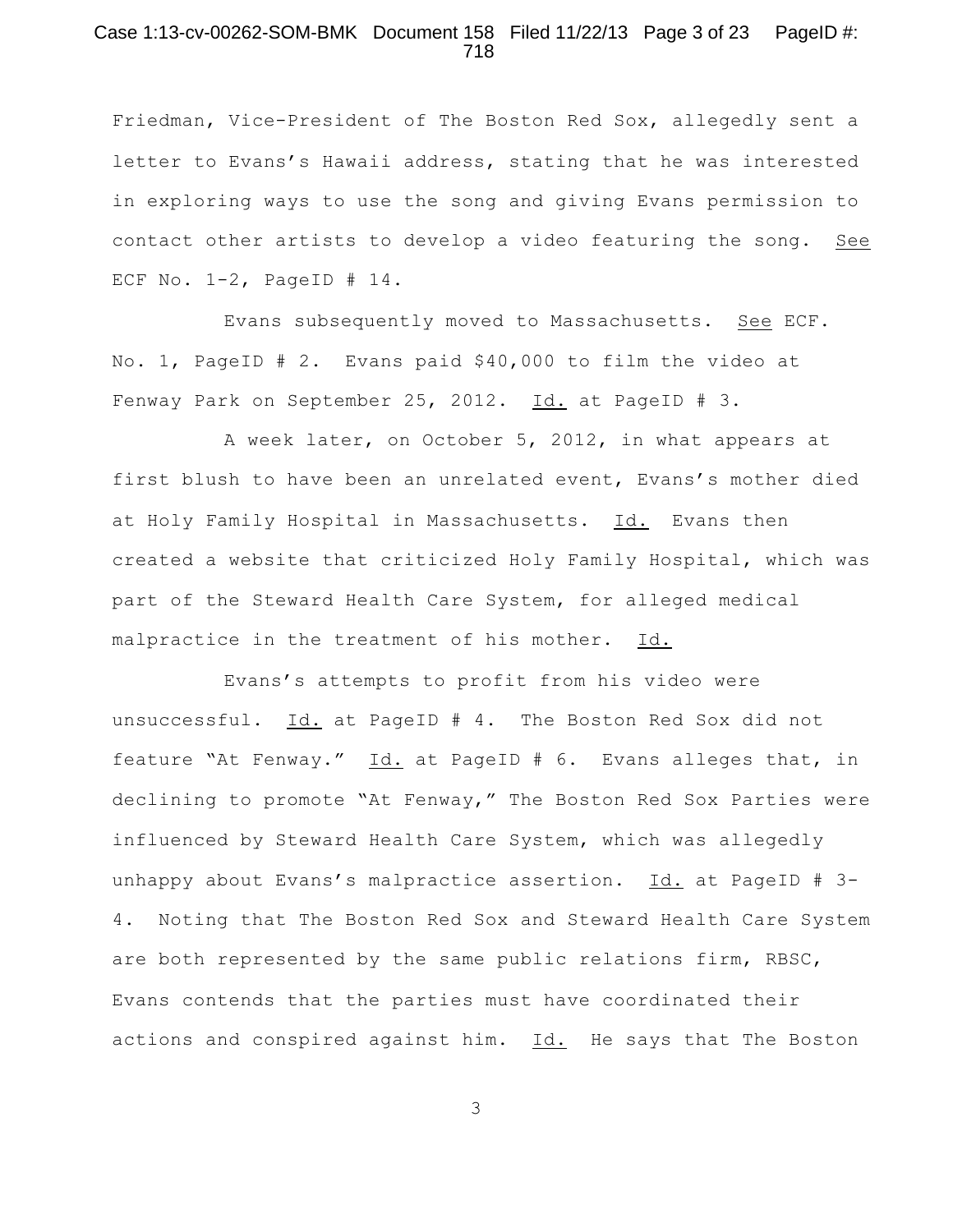# Case 1:13-cv-00262-SOM-BMK Document 158 Filed 11/22/13 Page 4 of 23 PageID #: 719

Red Sox Parties and RBSC have interfered with his opportunities with other potential sponsorships and have conspired to "torpedo" or "destroy" his music video and related business relationships. Id. at 4-5.

Evans now lives in Hawaii. 1

#### **III. SUBJECT MATTER JURISDICTION.**

The Boston Red Sox Parties argue that the court lacks subject matter jurisdiction given the lack of diversity of citizenship. See ECF No. 90-1, PageID # 361. They contend that Evans and Defendants are all citizens of Massachusetts. Id. As evidence that Evans is a Massachusetts citizen, they point to his move to Massachusetts in July of 2011 and his residence there for a time. Id. at PageID # 363. They further contend that, because Evans at one time declared that Massachusetts was his home, while not having a residential or business mailing address in Hawaii, he is not a citizen of Hawaii. Id. at PageID # 364.

Under 28 U.S.C. § 1332(a), diversity jurisdiction requires complete diversity of citizenship between opposing parties at the time the action is commenced. See, e.g. Lew v. Moss, 797 F.2d 747, 749-750 (9th Cir. 1986). To demonstrate diversity of citizenship, a plaintiff must show that he is

 $1$  In other actions before this court, Evans has provided evidence establishing that he is currently a citizen of Hawaii. See e.g., Evans v. Cerberus Capital Management, L.P., Civ. No. 1300267, ECF No. 13-1.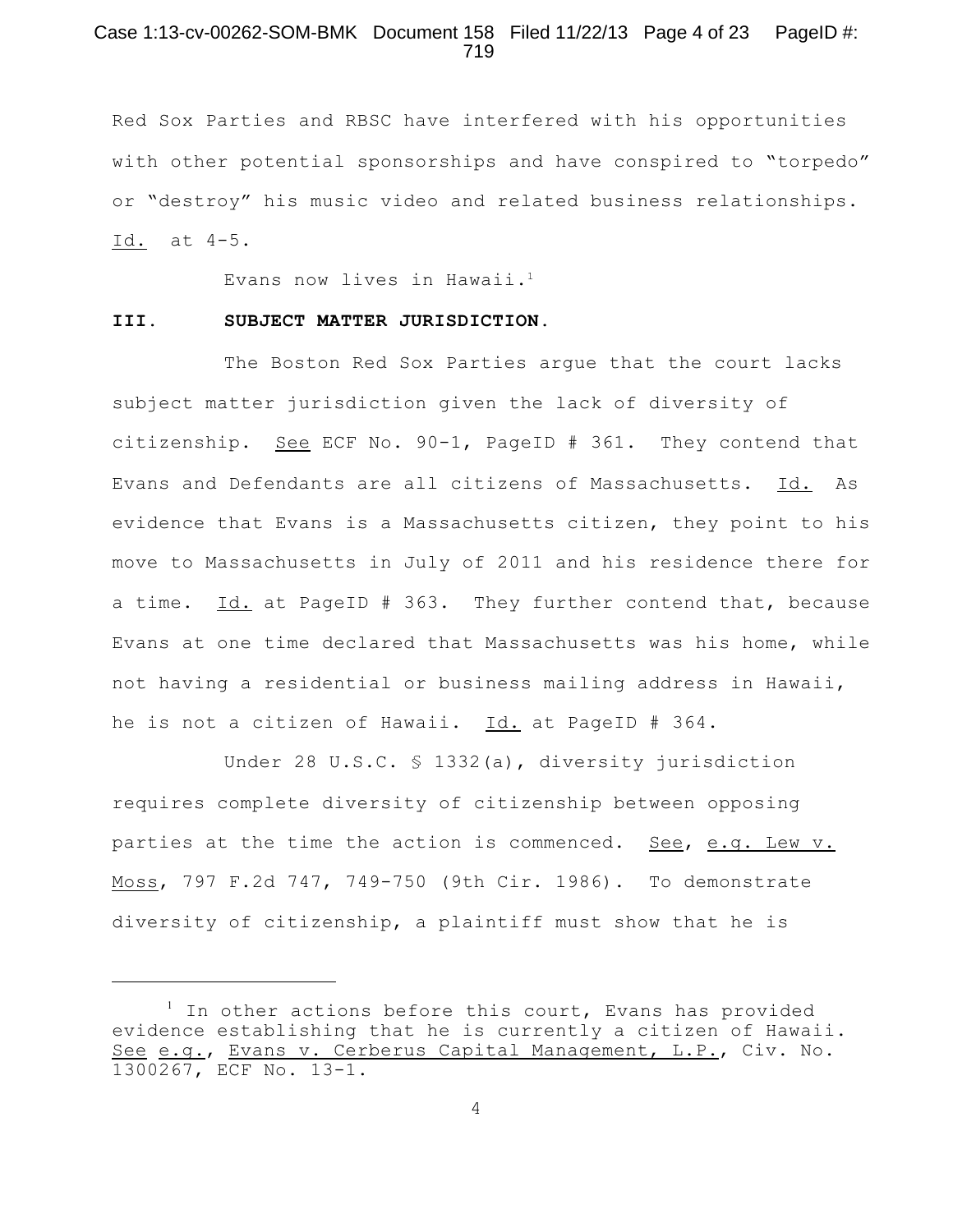## Case 1:13-cv-00262-SOM-BMK Document 158 Filed 11/22/13 Page 5 of 23 PageID #: 720

"domiciled" in a location where he has established a fixed habitation, and intends to remain there permanently or indefinitely. Id. For purposes of diversity jurisdiction, domicile is determined at the time the lawsuit is filed. Id. at 750.

Evans shows that, at the time he filed the Complaint in this matter, he was domiciled in Hawaii. Evans listed a Hawaii address when he filed this action, had Hawaii identification documents, and allegedly intended to remain in Hawaii. See ECF No. 1, PageID # 1-2 (alleging that Evans maintained his Hawaii identification documents, mailing address, and contacts, and incorporated his business in Hawaii). This court concludes that there is complete diversity of citizenship. There being no dispute that the other statutory requirement for diversity jurisdiction--an amount in controversy exceeding \$75,000--is satisfied, this court exercises subject matter jurisdiction over this action.

#### **IV. PERSONAL JURISDICTION**

Of course, having subject matter jurisdiction does not necessarily mean this case should remain before this court. The Boston Red Sox Parties and RBSC argue that this court lacks personal jurisdiction over them. See ECF No. 90-1, PageID # 366; see ECF No. 92-1, PageID # 5. Allegedly having little to no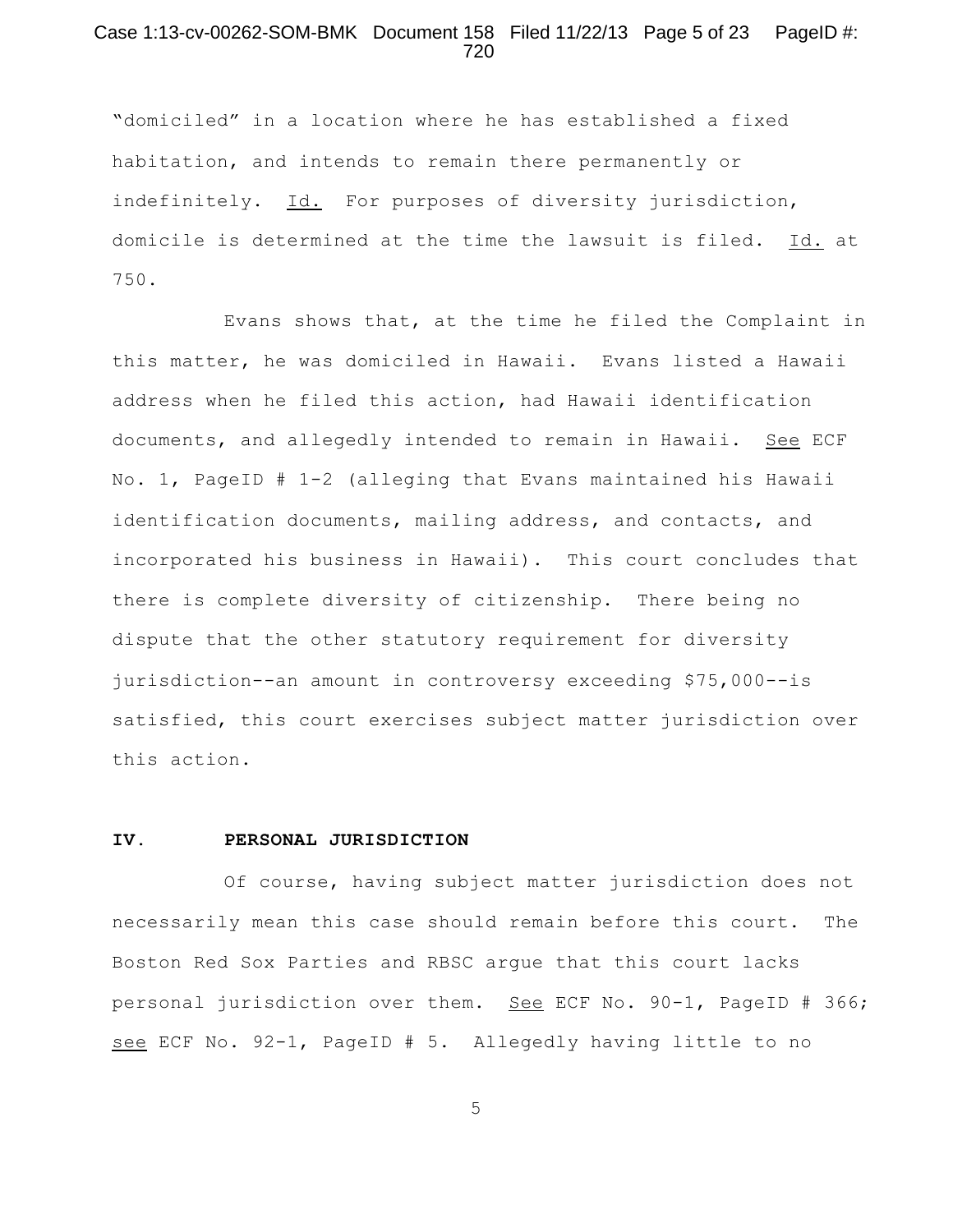## Case 1:13-cv-00262-SOM-BMK Document 158 Filed 11/22/13 Page 6 of 23 PageID #: 721

contact or connection to Hawaii, they contend that this court lacks general and specific jurisdiction over them. See ECF No. 90-1, PageID # 368; see ECF No. 92-1, PageID # 450. The court agrees.

"Where, as here, there is no applicable federal statute governing personal jurisdiction, the district court applies the law of the state in which the district court sits." Yahoo! Inc. v. La Ligue Contre Le Racisme Et L'Antisemitisme, 433 F.3d 1199, 1205 (9th Cir. 2006) (en banc). This court considers two factors before exercising personal jurisdiction over a nonresident defendant in a diversity of citizenship case: "1) whether an applicable state rule or statute potentially confers jurisdiction over the defendant; and (2) whether assertion of such jurisdiction accords with constitutional principles of due process." Flynt Distributing Co. v. Harvey, 734 F.2d 1389, 1392 (9th Cir. 1984), see Miracle v. N.Y.P. Holdings, Inc., 87 F. Supp. 2d 1060, 1064 (D. Haw. 2000).

The "jurisdictional inquiries under state law and federal due process merge into one analysis" when, as here, the state's long-arm statute is "co-extensive with federal due process requirements." Roth v. Garcia Marquez, 942 F.2d 617, 620 (9th Cir. 1991). See Cowan v. First Ins. Co. of Haw., 61 Haw. 644, 649, 608 P.2d 394, 399 (1980) ("Hawaii's long-arm statute, HRS § 634-35, was adopted to expand the jurisdiction of the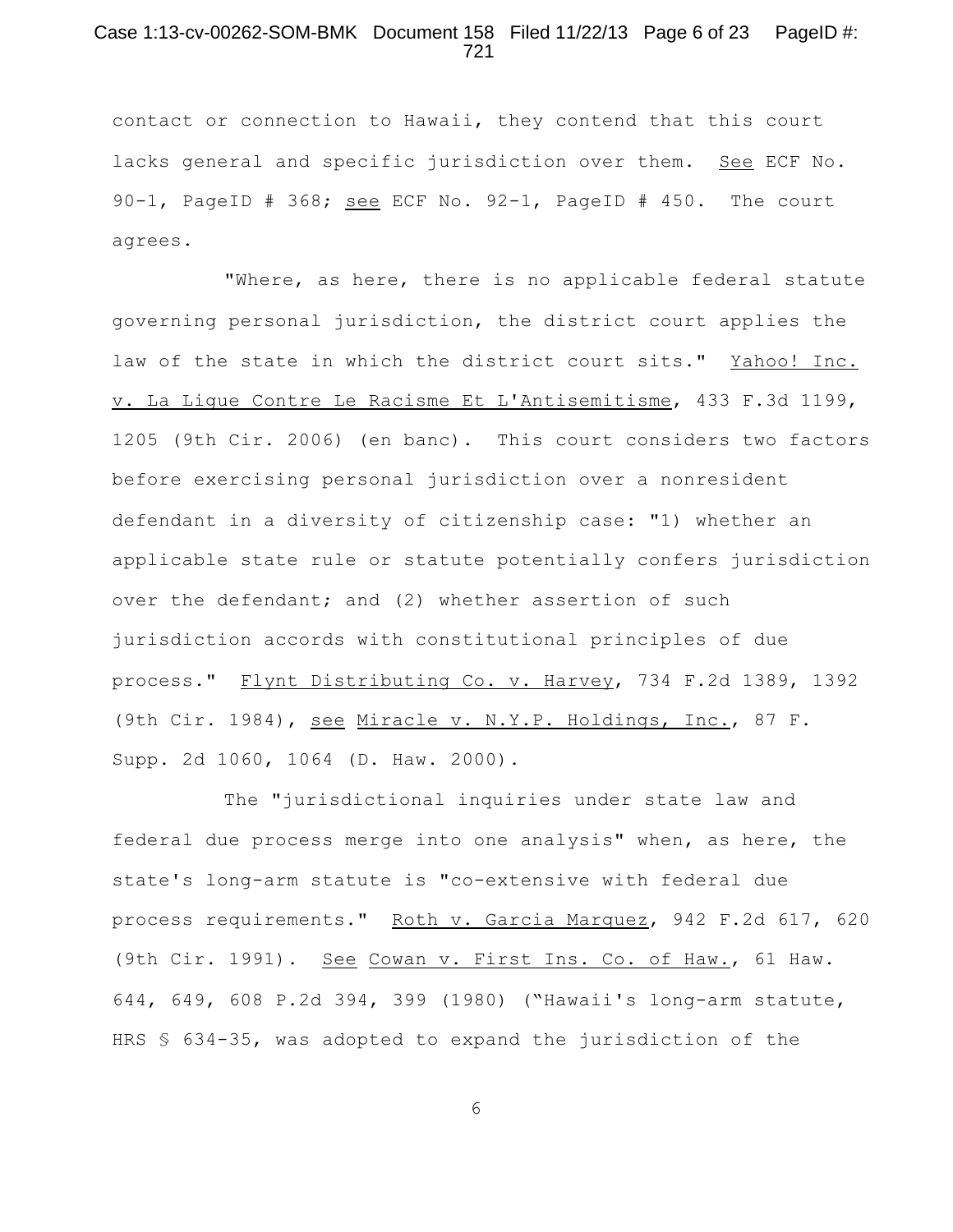### Case 1:13-cv-00262-SOM-BMK Document 158 Filed 11/22/13 Page 7 of 23 PageID #: 722

State's courts to the extent permitted by the due process clause of the Fourteenth Amendment."); see also Yahoo! Inc. v. La Ligue Contre Le Racisme et L'antisemitisme, 433 F.3d 1199, 1205 (9th Cir. 2006) ("Because California's long-arm jurisdictional statute is coextensive with federal due process requirements, the jurisdictional analyses under state law and federal due process are the same."); Schwarzenegger v. Fred Martin Motor Co., 374 F.3d 797, 800-01 (9th Cir. 2004). Accordingly, personal jurisdiction over The Boston Red Sox Parties and RBSC depends on federal due process requirements.

The Due Process Clause of the United States Constitution protects a defendant's "liberty interest in not being subject to the binding judgments of a forum with which he has established no meaningful 'contacts, ties, or relations.'" Burger King Corp. v. Rudzewicz, 471 U.S. 462, 471-72 (1985) (quoting Int'l Shoe Co. v. Washington, 326 U.S. 310, 319 (1945)). The Due Process Clause requires that Defendants have "certain minimum contacts with [Hawaii] such that the maintenance of the suit does not offend traditional notions of fair play and substantial justice." See Int'l Shoe, 326 U.S. at 316. See also Data Disc, Inc. v. Sys. Tech. Associates, Inc., 557 F.2d 1280, 1287 (9th Cir. 1977). To have the required minimum contacts, The Boston Red Sox Parties and RBSC must have purposefully availed themselves of the privilege of conducting activities in Hawaii,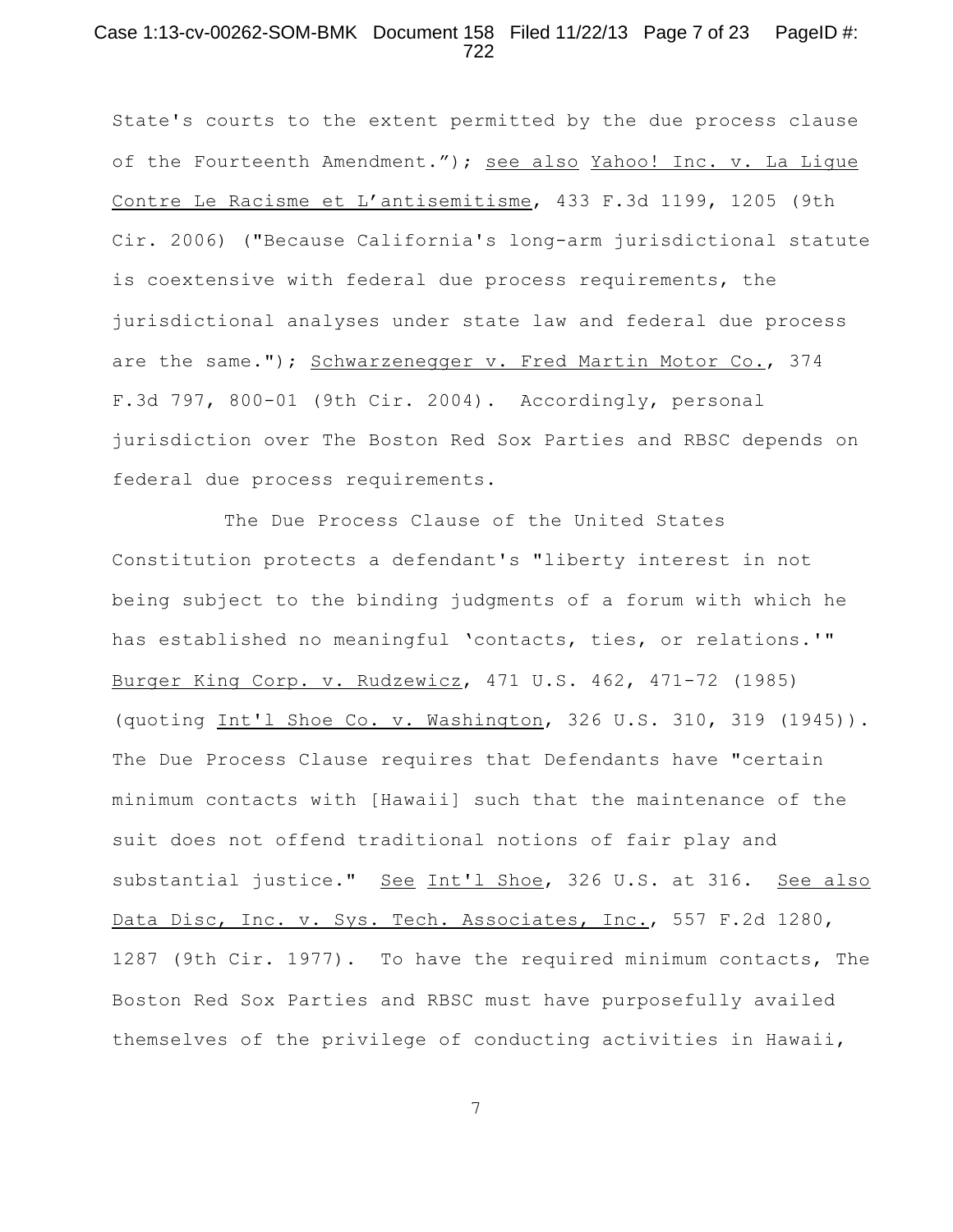## Case 1:13-cv-00262-SOM-BMK Document 158 Filed 11/22/13 Page 8 of 23 PageID #: 723

thereby invoking the benefits and protections of Hawaii's laws and leading them to "reasonably anticipate being haled into court" in Hawaii. See Sher v. Johnson, 911 F.2d 1357, 1361 (9th Cir. 1990) (quoting World-Wide Volkswagen Corp. v. Woodson, 444 U.S. 286, 297 (1980)). Requiring "minimum contacts" performs two functions. "It protects the defendant against the burdens of litigating in a distant or inconvenient forum. And it acts to ensure that the States[,] through their courts, do not reach out beyond the limits imposed on them by their status as coequal sovereigns in a federal system." World-Wide Volkswagen, 444 U.S. at 292.

In applying the requirements of the Due Process Clause, courts have created two jurisdictional concepts–-general and specific jurisdiction.

#### **A. General Jurisdiction**

A court may exercise general jurisdiction over a defendant when the defendant is a resident or domiciliary of the forum state, or the defendant's contacts with the forum state are continuous, systematic, and substantial. Helicopteros Nacionales de Columbia, S.A. v. Hall, 466 U.S. 408, 414-16 (1984); Schwarzenegger, 374 F.3d at 801 ("the defendant must engage in continuous and systematic general business contacts . . . that approximate physical presence in the forum state" (quotations and citations omitted)); Data Disc, 557 F.2d at 1287 ("If the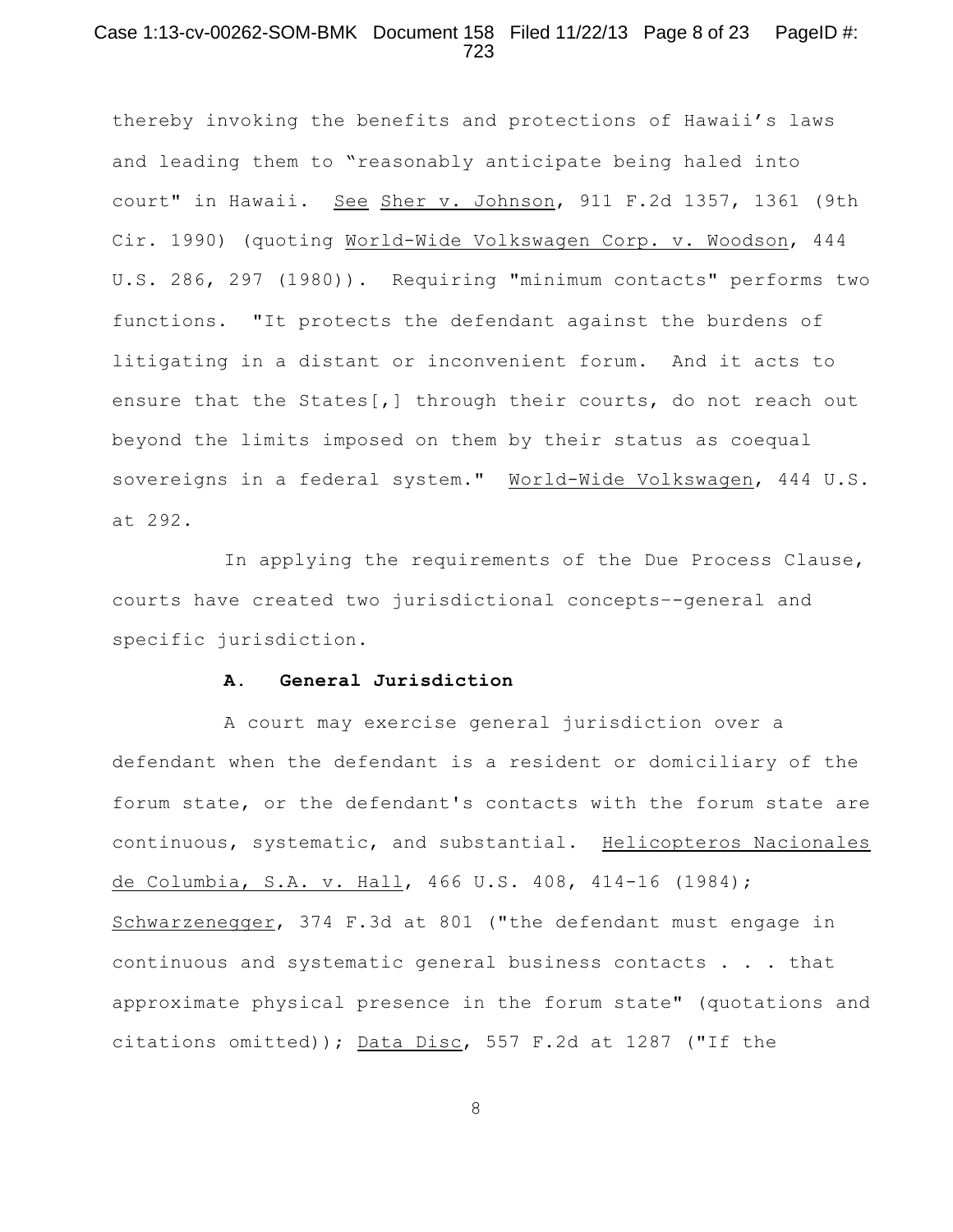## Case 1:13-cv-00262-SOM-BMK Document 158 Filed 11/22/13 Page 9 of 23 PageID #: 724

nonresident defendant's activities within a state are 'substantial' or 'continuous and systematic,' there is a sufficient relationship between the defendant and the state to support jurisdiction even if the cause of action is unrelated to the defendant's forum activities.").

There is no dispute that The Boston Red Sox Parties and RBSC are not residents or domiciliaries of Hawaii and do not have continuous, systematic, and substantial contacts with Hawaii. See David S. Friedman Declaration ¶ 11 ("The Red Sox team does not have any offices, employees, agents or bank accounts in Hawaii and does not own, rent or lease any real property in Hawaii. The baseball team does not have any regular season or exhibition Major League Baseball games in Hawaii."), ¶ 12 ("aside from communications with plaintiff, since 2010, no employees or agents of the Red Sox have communicated with any persons in Hawaii regarding the licensing or production of music or other entertainment"),  $\text{I}$  13 ("the Red Sox made no direct ticket sales to any customers whose mailing addresses were in Hawaii."), ECF No. 90-2, PageID # 394; Rasky Decl. ¶ 14("RBSC's principal office is located in Boston, Massachusetts. It also has an office in Washington, D.C."),  $\parallel$  3 ("RBSC has no office, no employees, and no current or past clients located or residing in the State of Hawaii."),  $\parallel$  4 ("RSBC has never had an office in Hawaii, owned any property in Hawaii, or transacted any business in Hawaii."),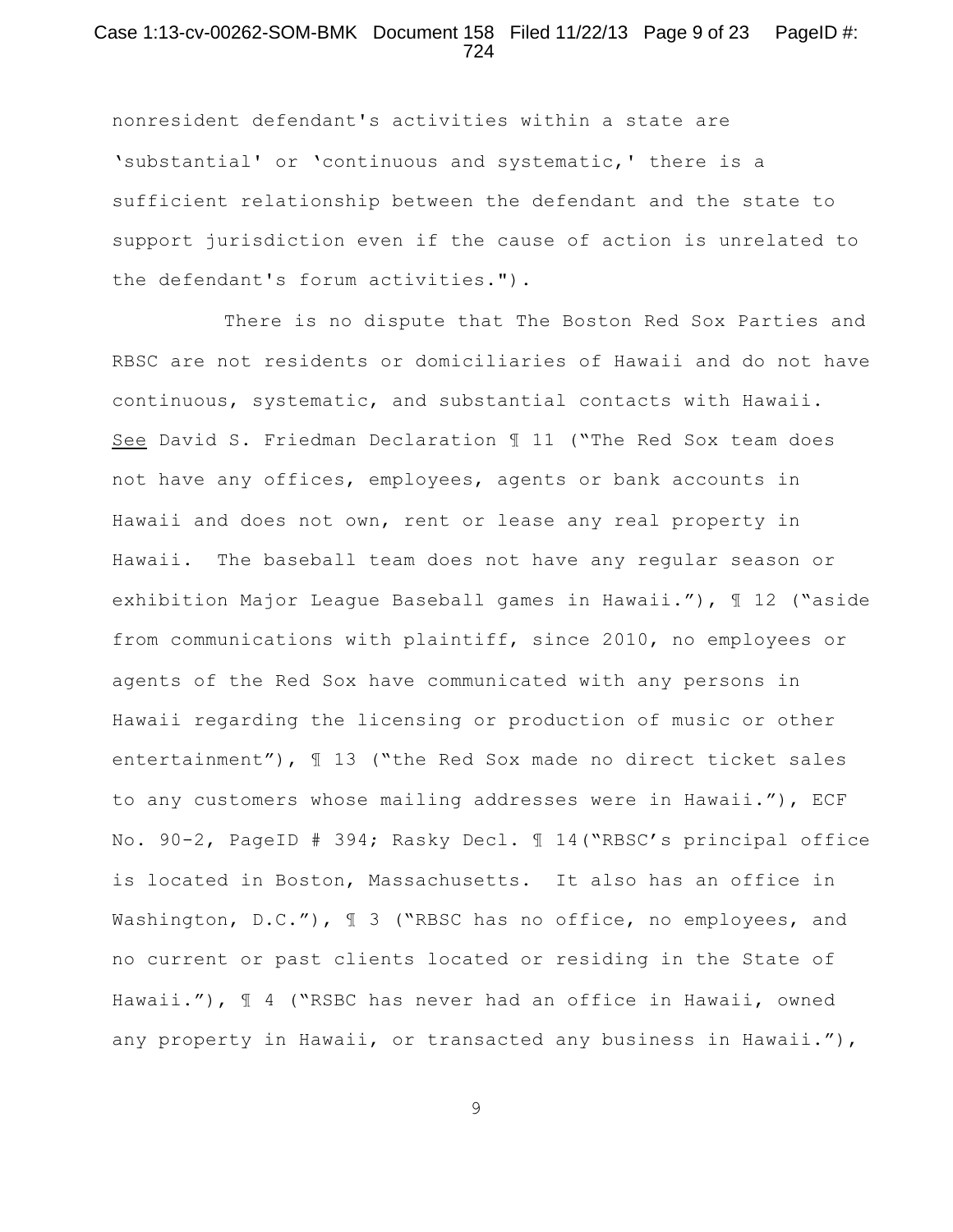# Case 1:13-cv-00262-SOM-BMK Document 158 Filed 11/22/13 Page 10 of 23 PageID #: 725

ECF No. 92-2, PageID # 454.

Because neither The Boston Red Sox Parties nor RBSC has had continuous, systematic, and substantial contacts with Hawaii, the court does not have general jurisdiction over those parties.

# **B. Specific Jurisdiction**

Specific jurisdiction may be found when the cause of action arises out of a defendant's contact with or activities in the forum state. See Roth, 942 F.2d at 620; Data Disc, 557 F.2d at 1287. In Yahoo!, 433 F.3d at 1205-06, the Ninth Circuit noted that the exercise of specific jurisdiction is consistent with due process only under certain conditions:

(1) The nonresident defendant must have purposefully directed his activities or consummated some transaction with the forum or a resident thereof or performed some act by which he purposefully availed himself of the privilege of conducting activities in the forum, thereby invoking the benefits and protections of its laws;

(2) the claim must arise out of or relate to the defendant's forum-related activities; and

(3) the exercise of jurisdiction must comport with fair play and substantial justice, i.e., it must be reasonable.

The purposeful availment requirement protects a defendant from being haled into a jurisdiction merely because of random, fortuitous, or attenuated contacts with the jurisdiction,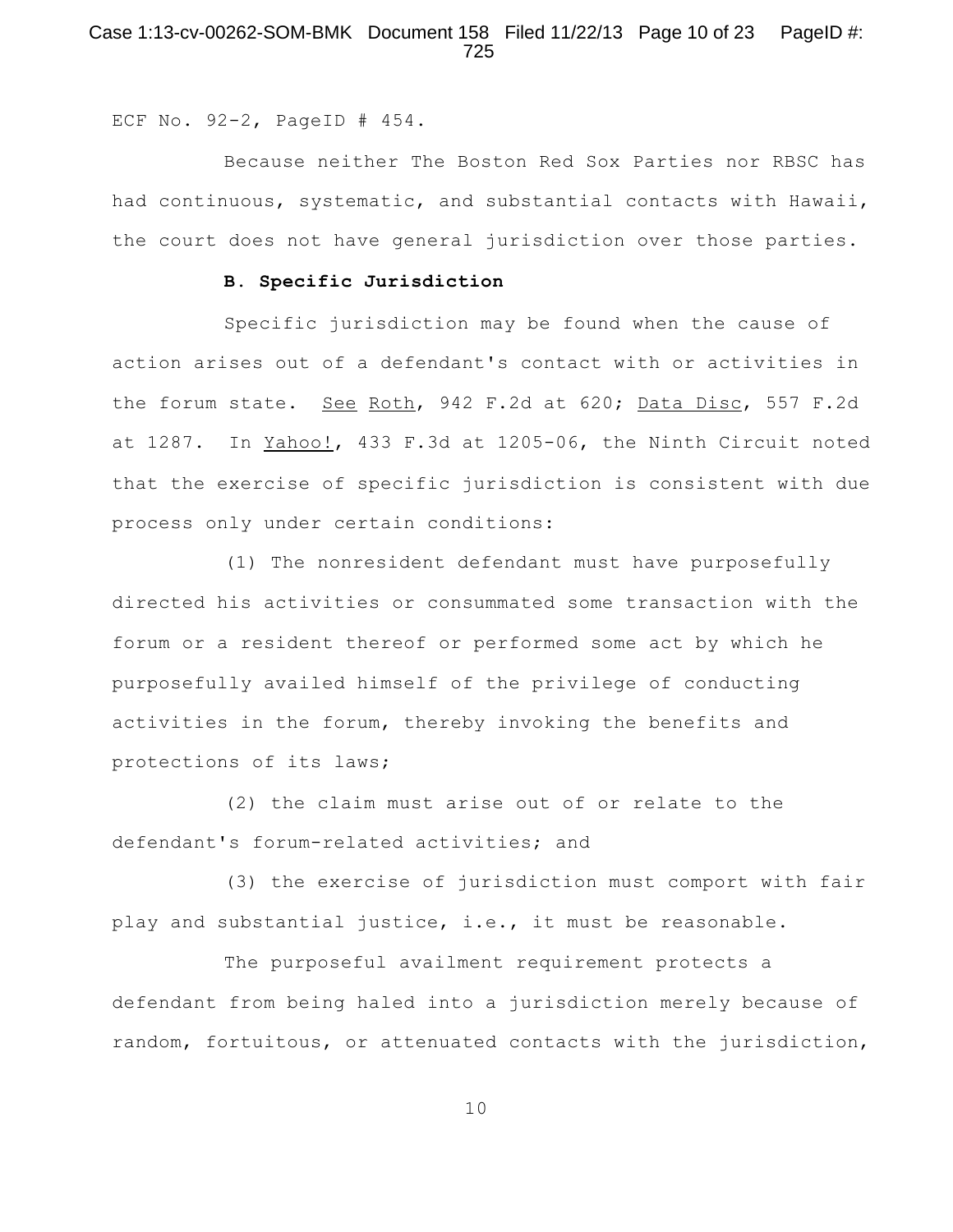## Case 1:13-cv-00262-SOM-BMK Document 158 Filed 11/22/13 Page 11 of 23 PageID #: 726

or because of the unilateral activity of a third person. Burger King, 471 U.S. at 475. Jurisdiction is proper when "the contacts proximately result from actions by the defendant himself that create a 'substantial connection' with the forum state." Id. (quoting McGee v. Int'l Life Ins. Co., 355 U.S. 220, 223 (1957)).

In examining the purposeful availment requirement, this court analyzes "whether the defendant's contacts with the forum are attributable to his own actions or are solely the actions of the plaintiff." Roth, 942 F.2d at 621; see also Gray & Co. v. Firstenberg Mach., Co., 913 F.2d 758, 760 (9th Cir. 1990). However, a defendant need not have been physically present or have had physical contact with the forum state, so long as the defendant's efforts were "purposefully directed" toward a forum resident. Panavision Int'l, L.P. v. Toeppen, 141 F.3d 1316, 1320 (9th Cir. 1998) (citing Ballard v. Savage, 65 F.3d 1495, 1498 (9th Cir. 1995)).

The Ninth Circuit's purposeful availment analysis is different for tort and contract actions. See Roth, 942 F.2d at 621. In the tort context, "the Court has allowed the exercise of jurisdiction over a defendant whose only 'contact' with the forum state is the 'purposeful direction' of a foreign act having effect in the forum state." Id. (Quoting Haisten v. Grass Valley Med. Reimbursement Fund, 784 F.2d 1392, 1397 (9th Cir. 1986)). Unlike a tort, a contract with an effect in the forum state, by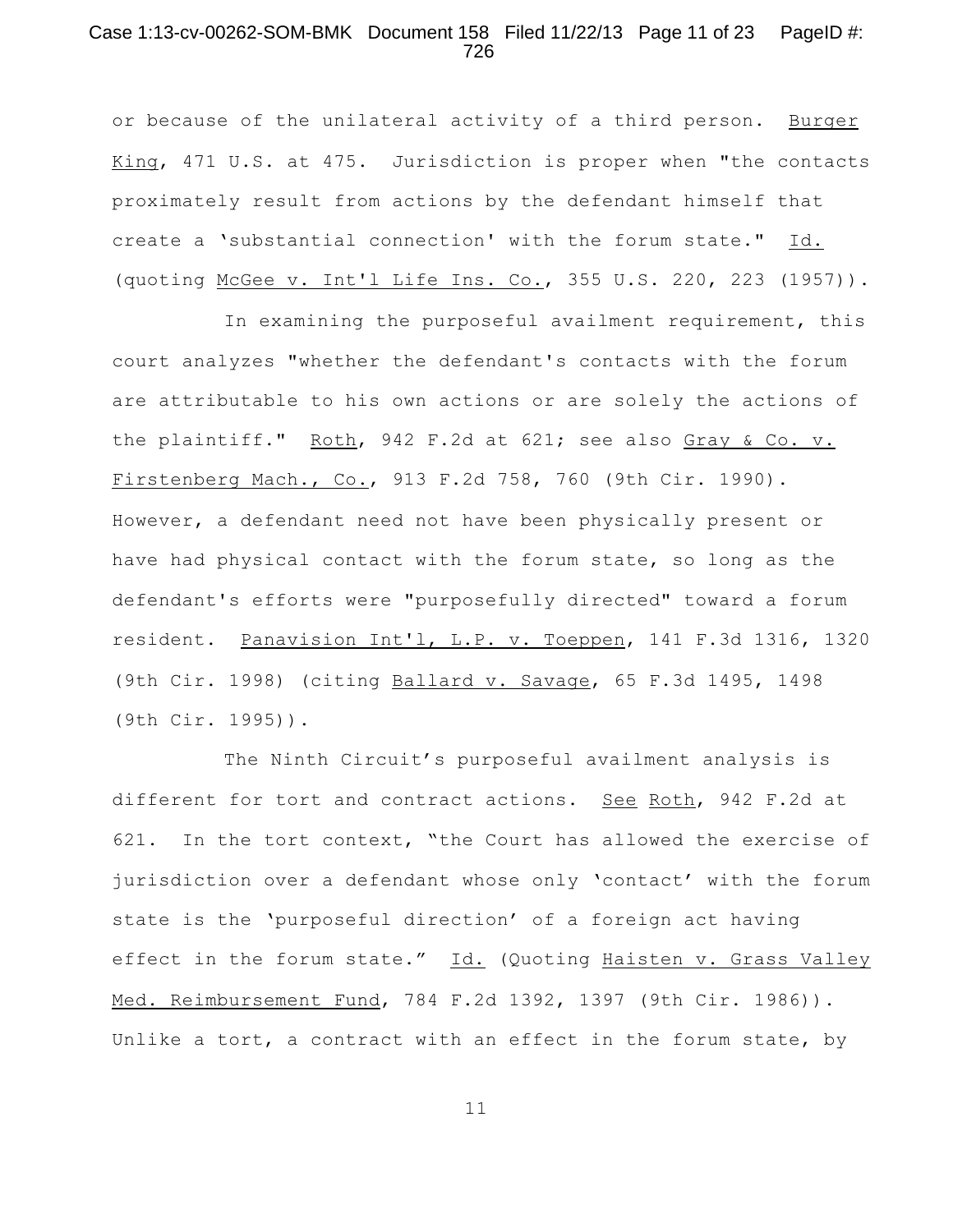## Case 1:13-cv-00262-SOM-BMK Document 158 Filed 11/22/13 Page 12 of 23 PageID #: 727

itself, does not automatically establish the minimum contact necessary for the exercise of personal jurisdiction over a nonresident defendant. Burger King, 471 U.S. at 478. Instead, a court must examine the circumstances surrounding the contract in making that determination. Accordingly, this court examines "prior negotiations and contemplated future consequences, along with the terms of the contract and the parties' actual course of dealing." Id. at 479. "Parties who 'reach out beyond one state and create continuing relationships and obligations with citizens of another state' are subject to regulation and sanctions in the other State for the consequences of their activities." Id. at 473 (quoting Travelers Health Assn. v. Virginia, 339 U.S. 643, 647 (1950)). "Thus, if the defendant directly solicits business in the forum state, the resulting transactions will probably constitute the deliberate transaction of business invoking the benefits of the forum state's laws." Decker Coal Co. v. Commonwealth Edison Co., 805 F.2d 834, 840 (9th Cir. 1986). "Similarly, conducting contract negotiations in the forum state will probably qualify as an invocation of the forum law's benefits and protections." Id.

Specific jurisdiction must be established for each claim separately. See Data Disc. 557 F.2d at 1289 n.8 (9th Cir. 1997) ("Where, as here, a plaintiff raises two separate causes of action, the court must have in personam jurisdiction over the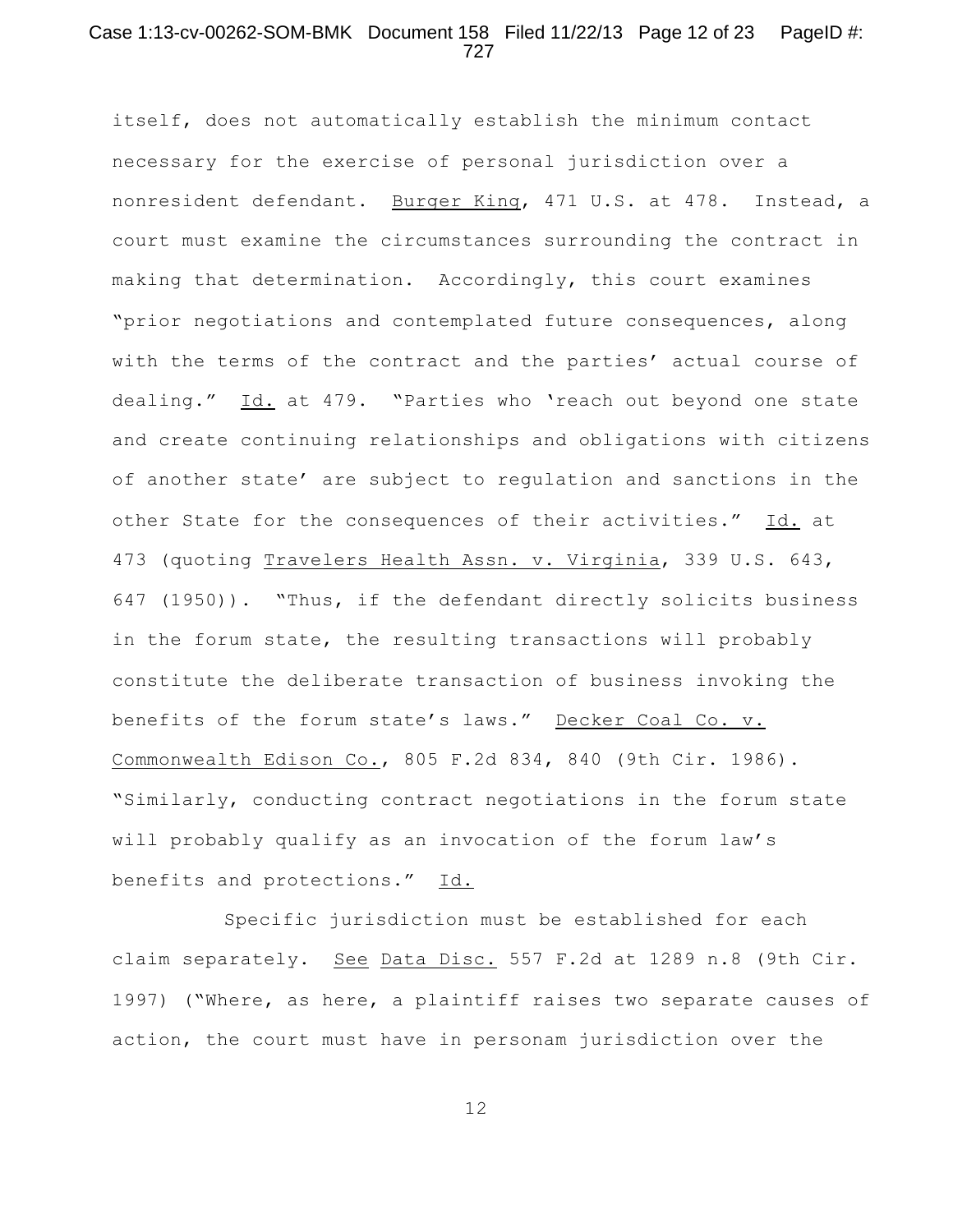## Case 1:13-cv-00262-SOM-BMK Document 158 Filed 11/22/13 Page 13 of 23 PageID #: 728

defendant with respect to each claim."). Therefore the court examines each of Evans's claims separately to determine whether it has specific jurisdiction over it.

# **1. Breach of Contract Claim**

Evans's first claim is for breach of contract against both The Boston Red Sox Parties and RBSC. The court therefore must apply the contract standard described above to determine whether it has specific jurisdiction over The Boston Red Sox Parties and RSBC for the breach of contract claim. The court begins its analysis by examining whether Defendants purposefully availed themselves of the laws of Hawaii.

### **a. Purposeful Availment**

Evans says that he had some kind of contract with The Boston Red Sox Parties that The Boston Red Sox Parties breached.

A contract with an effect in the forum state does not, by itself, automatically establish the minimum contacts necessary for the exercise of personal jurisdiction over a nonresident defendant. Burger King, 471 U.S. at 478. Instead, a court must examine the circumstances surrounding the contract in determining whether there have been the required minimum contacts. Accordingly, this court examines "prior negotiations and contemplated future consequences, along with the terms of the contract and the parties' actual course of dealing." Id. at 479. "Parties who 'reach out beyond one state and create continuing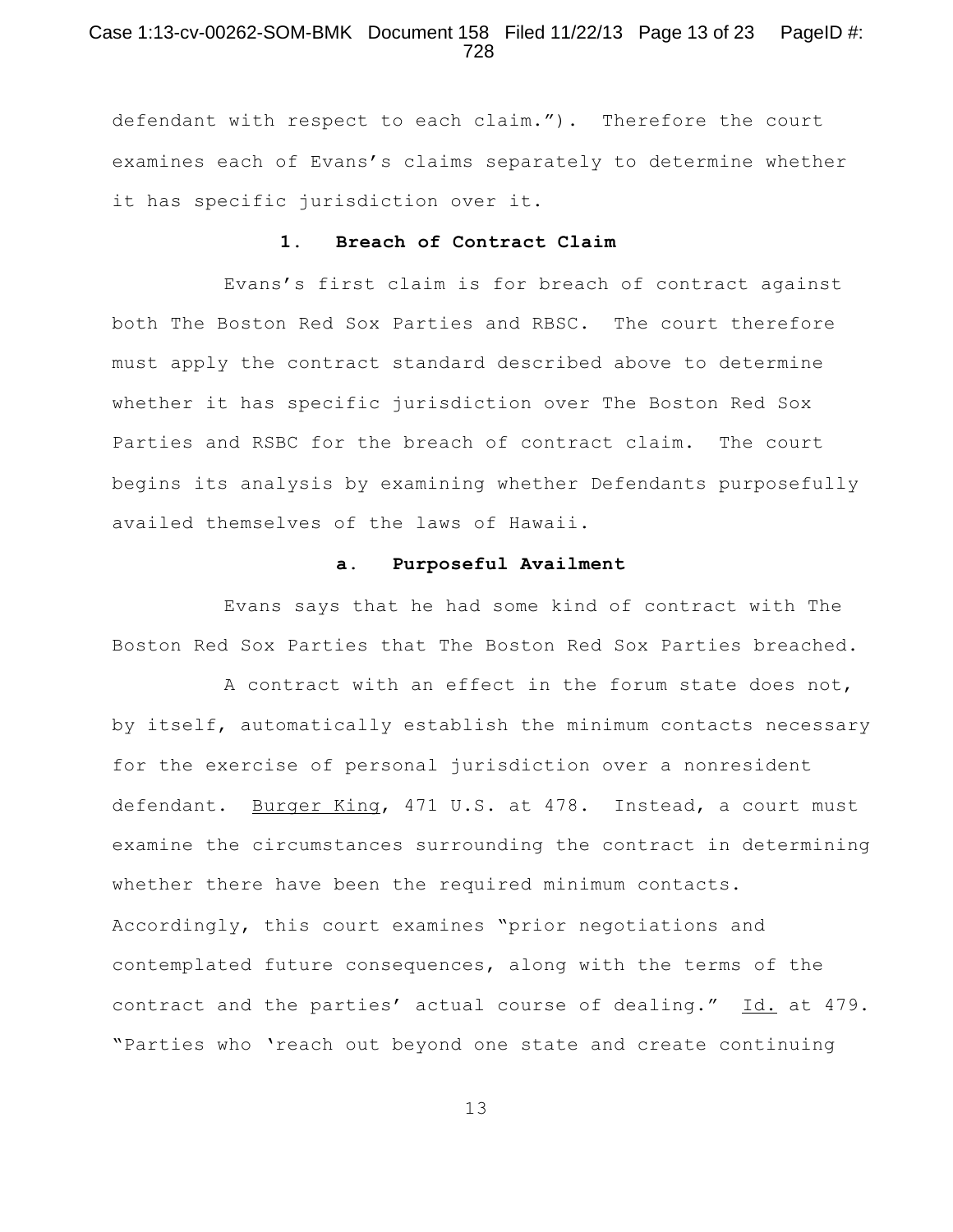# Case 1:13-cv-00262-SOM-BMK Document 158 Filed 11/22/13 Page 14 of 23 PageID #: 729

relationships and obligations with citizens of another state' are subject to regulation and sanctions in the other State for the consequences of their activities." Id. at 473 (quoting Travelers Heath Ass'n v. Virginia, 339 U.S. 643, 647 (1950)).

The Boston Red Sox Parties and RBSC argue that they did not purposefully avail themselves of the laws of Hawaii such that they can be sued in Hawaii for breach of contract. The court agrees.

While living in Hawaii, Evans was approached by The Boston Red Sox Parties about his song "At Fenway." See ECF No. 1, PageID # 2. Two representatives of The Boston Red Sox Parties sent various e-mail and mail communications to Evans expressing an interest in the song. See id. at PageID #12 and 14. One email stated, "It ['At Fenway'] is awfully nice. Let's find a way to make good use of it." See id. at PageID # 12. Nothing before this court suggests that there was an actual contract created by their communications up to this point. Evans then moved to Massachusetts. See id. at PageID # 2. While in Massachusetts, Evans paid \$40,000 to film the video at Fenway Park on September 25, 2012. See id. at PageID # 3. The resulting video was neither promoted by The Boston Red Sox nor aired at Fenway Park. See id. at PageID # 4. After this, Evans moved back to Hawaii.

Evans's breach of contract claim appears to have arisen out of events occurring outside of Hawaii. The only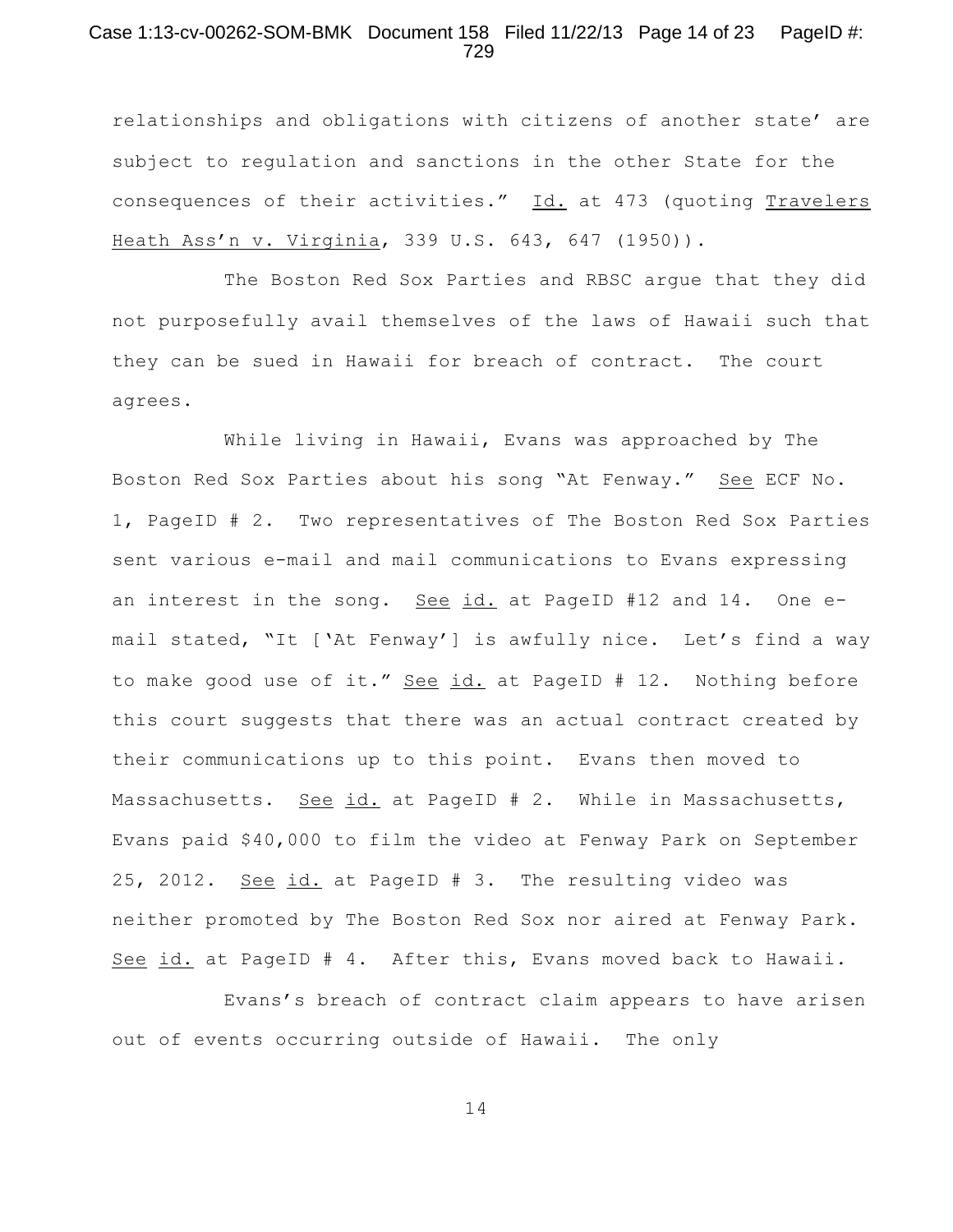## Case 1:13-cv-00262-SOM-BMK Document 158 Filed 11/22/13 Page 15 of 23 PageID #: 730

communications between Evans and The Boston Red Sox Parties that occurred in Hawaii were several e-mails and a letter, none of which actually established any type of contract or agreement. Notably, Evans does not allege that he had any communications with RBSC at all. The communications identified for the court between The Boston Red Sox Parties and Evans allegedly led to permission for Evans to develop a video without promising future endorsements or promotions. Evans does not even allege that, while he was in Hawaii, The Boston Red Sox Parties committed to anything more than being interested enough to permit the making of his video. Because he did indeed make the video, that commitment cannot be the basis of any claim. At most, Evans alleges that, while he was in Hawaii, The Boston Red Sox Parties encouraged him to make the video. The Boston Red Sox's alleged refusal to then air "At Fenway" also occurred outside of Hawaii.

If there was a contract, it appears to have been created in Massachusetts, even if preceded by preliminary discussions while Evans was in Hawaii.

## **b. Arising out of Forum-Related Activities**

The second requirement for specific jurisdiction is that Evans's claims arise out of Defendants' forum-related activities. See Panavision, 141 F.3d at 1322. This requirement is not satisfied. The actions allegedly leading to Evans's breach of contract claim appear to have occurred while Evans was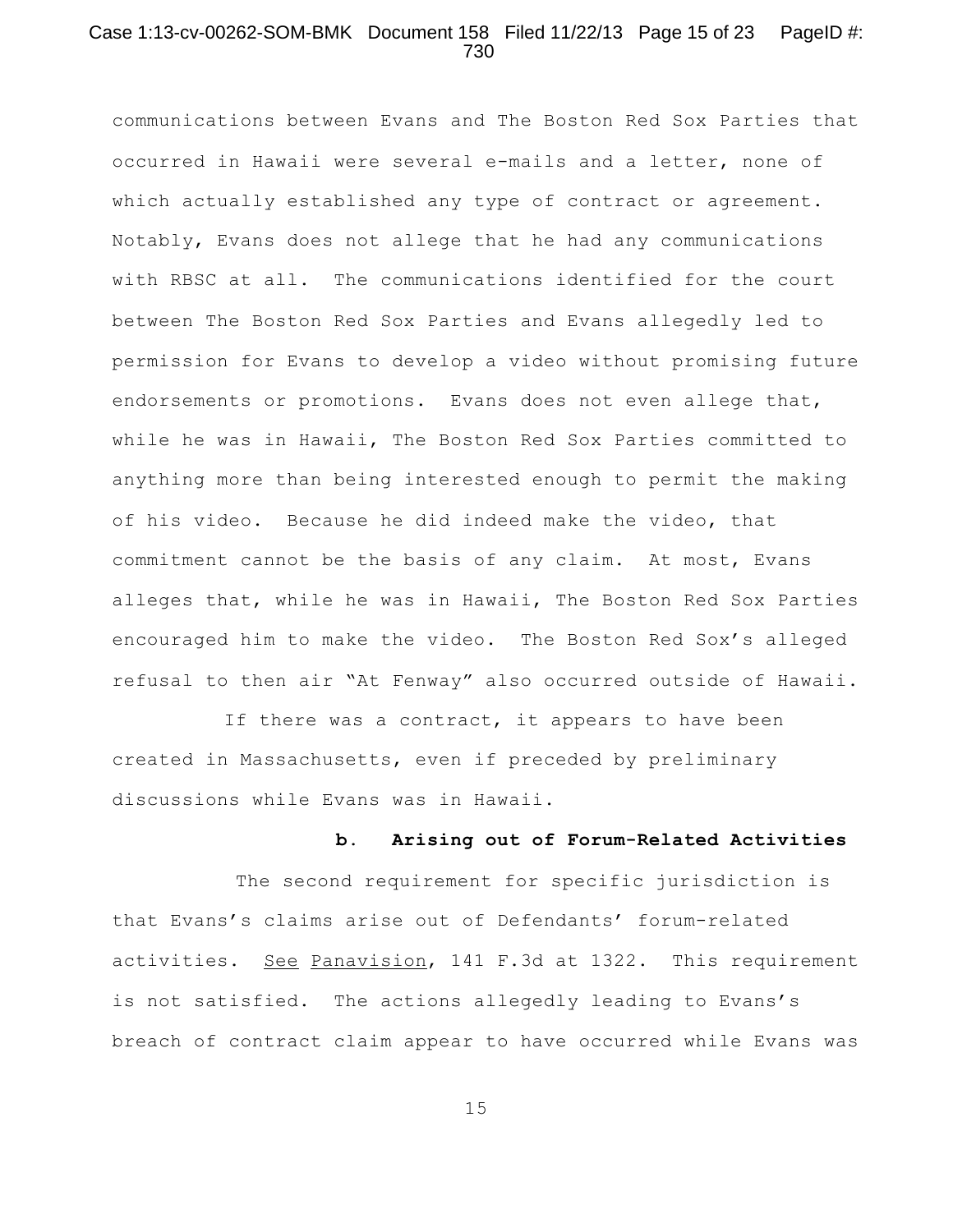# Case 1:13-cv-00262-SOM-BMK Document 158 Filed 11/22/13 Page 16 of 23 PageID #: 731

living in Massachusetts and did not involve Hawaii. The only forum-related activities identified by Evans were communications between Evans and The Boston Red Sox Parties that did not contain an agreement, and therefore that Evans does not appear to be claiming directly caused the alleged breach of contract.

# **c. Reasonableness of Exercise of Jurisdiction**

This leaves the final prong for adjudication--whether the exercise of personal jurisdiction is reasonable. Having determined that Defendants have not purposefully availed themselves of this forum and that the claims do not arise out of or result from forum-related activities, the court is left without a reasonable basis for exercising jurisdiction over them in connection with the contract claim.

The court therefore concludes that it does not have specific jurisdiction over Defendants with respect to Evans's breach of contract claim.

## **2. Interference with Contract Claim**

Evans also sues for interference with contract. The court applies the tort standard described above to determine whether it has specific jurisdiction over The Boston Red Sox Parties and RSBC for the interference with contract claim. The court begins its analysis by examining whether Defendants purposefully availed themselves of any benefit of doing business in Hawaii.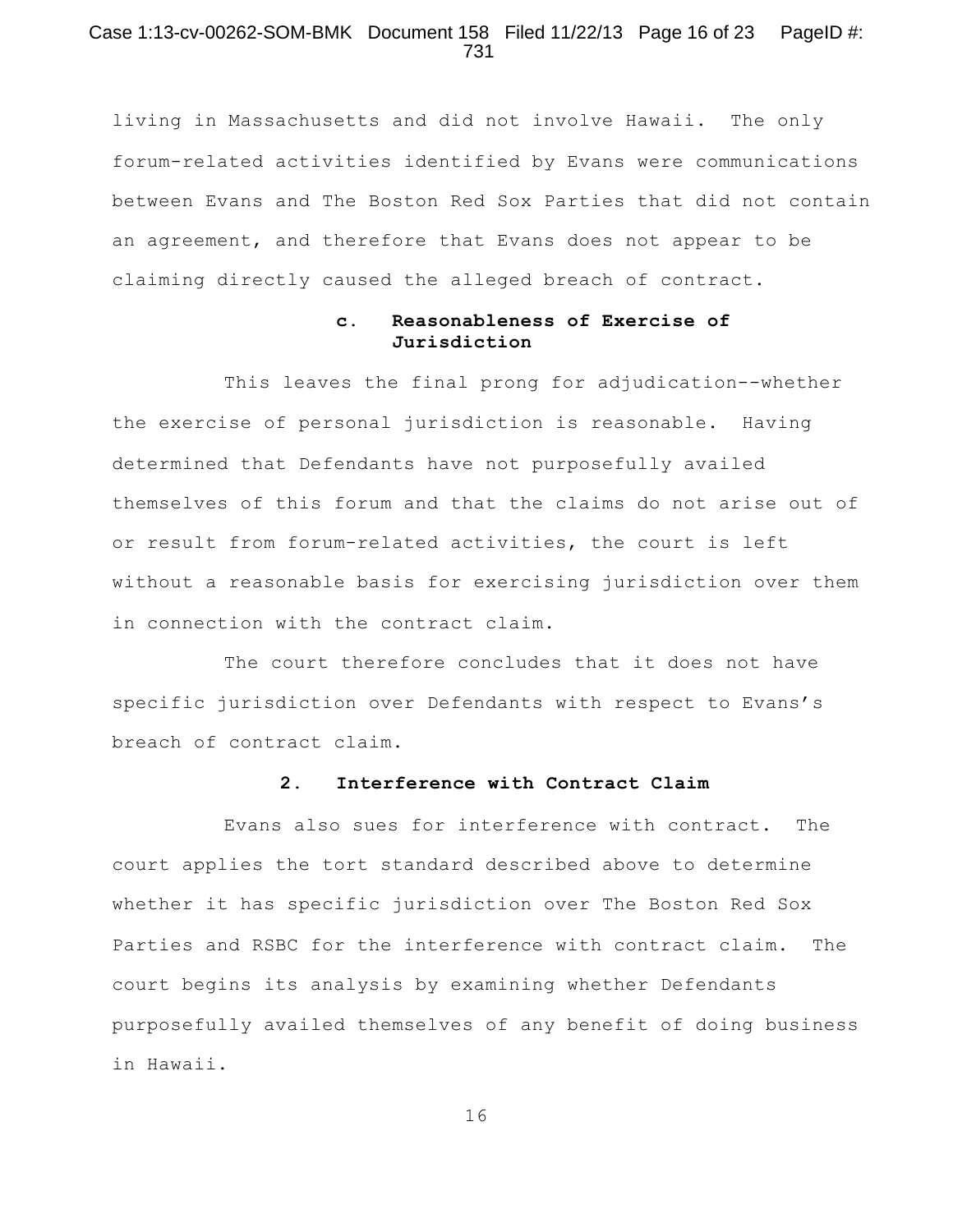# Case 1:13-cv-00262-SOM-BMK Document 158 Filed 11/22/13 Page 17 of 23 PageID #: 732

#### **a. Purposeful Availment**

As stated previously, while Evans was living in Hawaii, Evans undeniably had communications with The Boston Red Sox Parties regarding the concept of "At Fenway." See ECF No. 1, PageID # 2. Evans then moved to Massachusetts and filmed his music video. Id. A week after he had filmed his video, Evans's mother died in Massachusetts. Id. at PageID # 3. Evans subsequently created a website that criticized the hospital and Steward Health Care System for alleged negligence in the treatment of his mother. Id. Following this, and while still in Massachusetts, Evans apparently sought to promote "At Fenway." Id. at PageID # 4. Evans attributes his failure to profit from his artistic efforts to a conspiracy between The Boston Red Sox Parties and RBSC. Id. He claims that, because Steward Health Care System and The Boston Red Sox Parties are both represented by the same public relations firm, RBSC, they must have coordinated their actions and conspired against him in retaliation for his criticism of Holy Family Hospital and Steward Health Care System on his website. Id. at PageID # 3-4. He alleges that this conspiracy led potential sponsors and promoters to decline to use his video. Id.

In cases arising out of tort, the Ninth Circuit has recognized that a defendant purposely avails itself of a forum when the defendant allegedly (1) commits an intentional act, (2)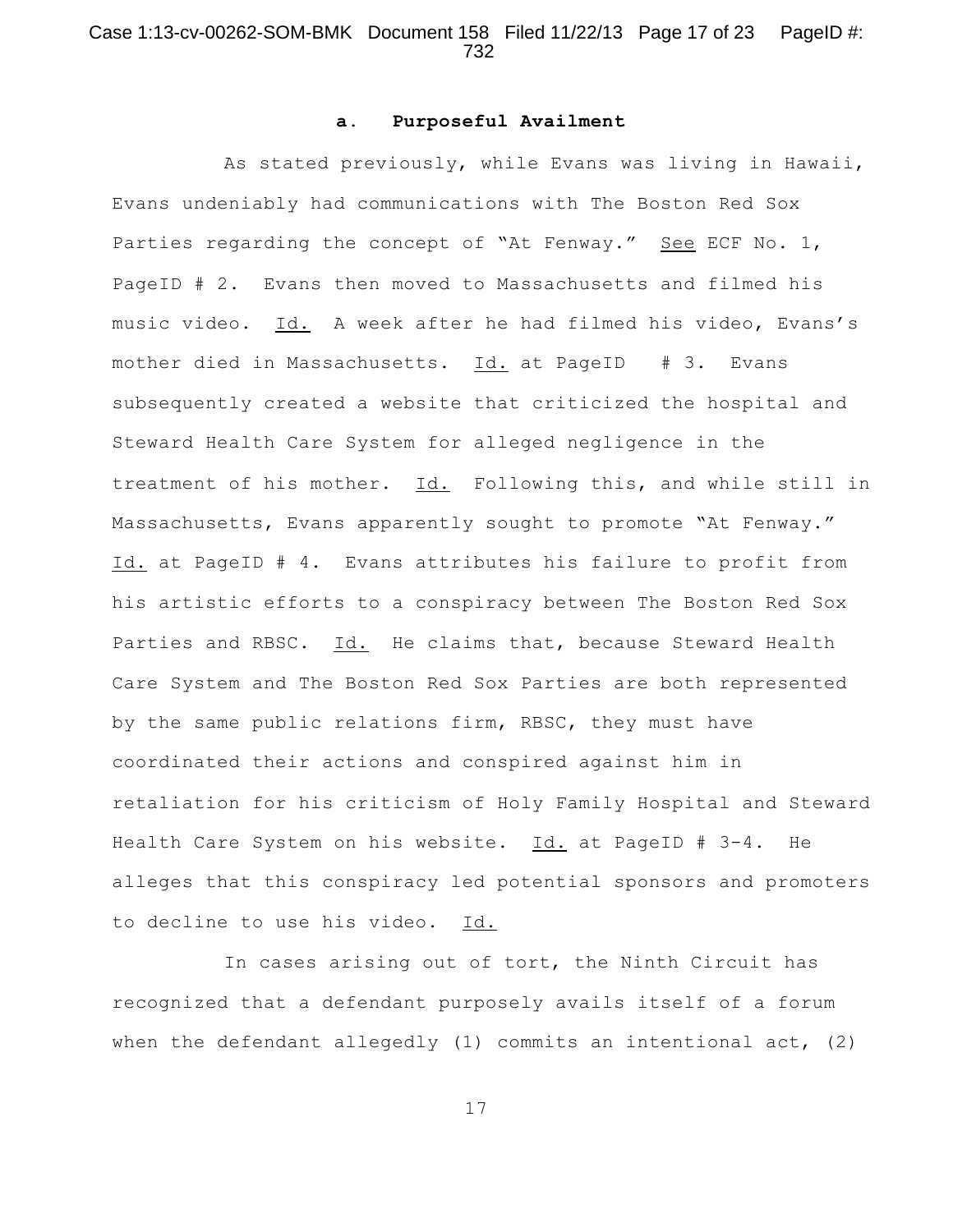## Case 1:13-cv-00262-SOM-BMK Document 158 Filed 11/22/13 Page 18 of 23 PageID #: 733

expressly aimed at the forum state, (3) causing harm that the defendant knows is likely to be suffered in the forum state. Yahoo! Inc. 433 F.3d at 1206 (9th Cir. 2006).

Evans's interference with contract claim appears to arise from events occurring outside of Hawaii. The conspiracy that allegedly prevented Evans from promoting and profiting from "At Fenway" existed outside of Hawaii. Evans himself was in Massachusetts when this alleged conspiracy was formed and the alleged interference occurred. Nothing in the record suggests any express aiming at Hawaii by any Defendant.

#### **b. Arising out of Forum-Related Activities**

The second requirement for specific jurisdiction is that Evans's claims arise out of Defendants' forum-related activities. See Panavision, 141 F.3d at 1322. The court must determine whether Evans would not have been injured "but for" Defendants' alleged conduct directed toward Evans in Hawaii. See id. This requirement is not satisfied. The actions underlying Evans's interference with contract claim appear to have occurred while Evans was living in Massachusetts.

# **c. Reasonableness of Exercise of Jurisdiction.**

The court turns to the issue of whether the exercise of personal jurisdiction is reasonable. Because Defendants have not purposefully availed themselves of this forum and the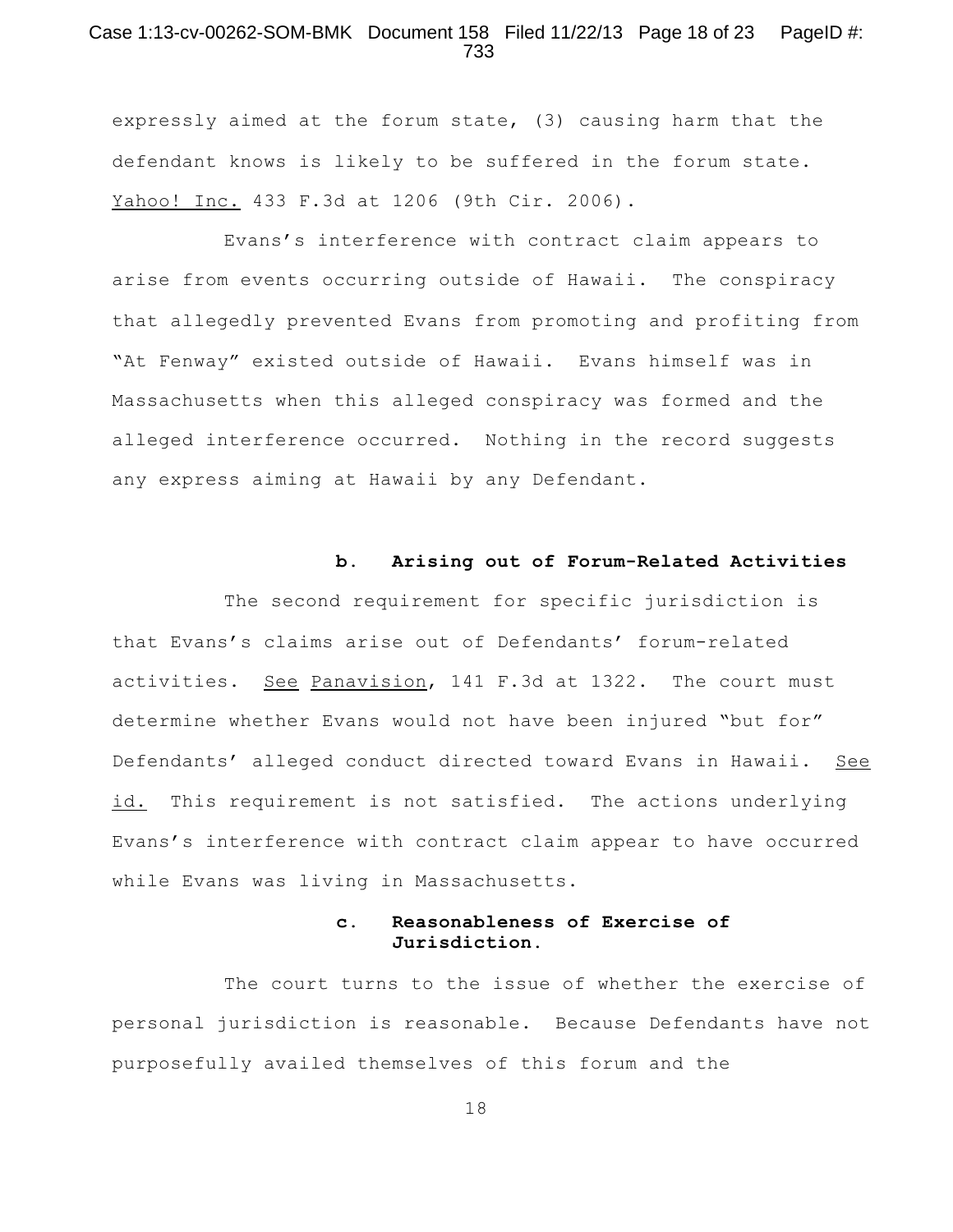## Case 1:13-cv-00262-SOM-BMK Document 158 Filed 11/22/13 Page 19 of 23 PageID #: 734

interference claim does not arise out of or result from forumrelated activities, the court has no reasonable basis for exercising specific jurisdiction over Defendants with respect to that claim.

# **3. Intentional Infliction of Emotional Distress Claim**.

Evans's third claim is a tort claim for intentional infliction of emotional distress against The Boston Red Sox Parties and RSBC. Evans's intentional infliction of emotional distress claim appears to be tied to one or more of his other claims. Applying the same analysis applied to those predicate claims, this court determines that it does not have specific jurisdiction over this claim. At most, some of the distress Evans says he has suffered was felt by Evans in Hawaii, but not as a result of any action by any Defendant aimed at Hawaii.

### **4. Fraud Claim**

Evans's final claim is for fraud. Because the fraud claim is a tort claim that arises out of the same set of events previously described, the court concludes that it similarly lacks specific jurisdiction over the fraud claim. The actions forming the basis of the fraud claim appear to have occurred outside of Hawaii and not to have been aimed at Hawaii.

#### **V. VENUE**

Even if this court determined that it had personal jurisdiction, the case should not remain here.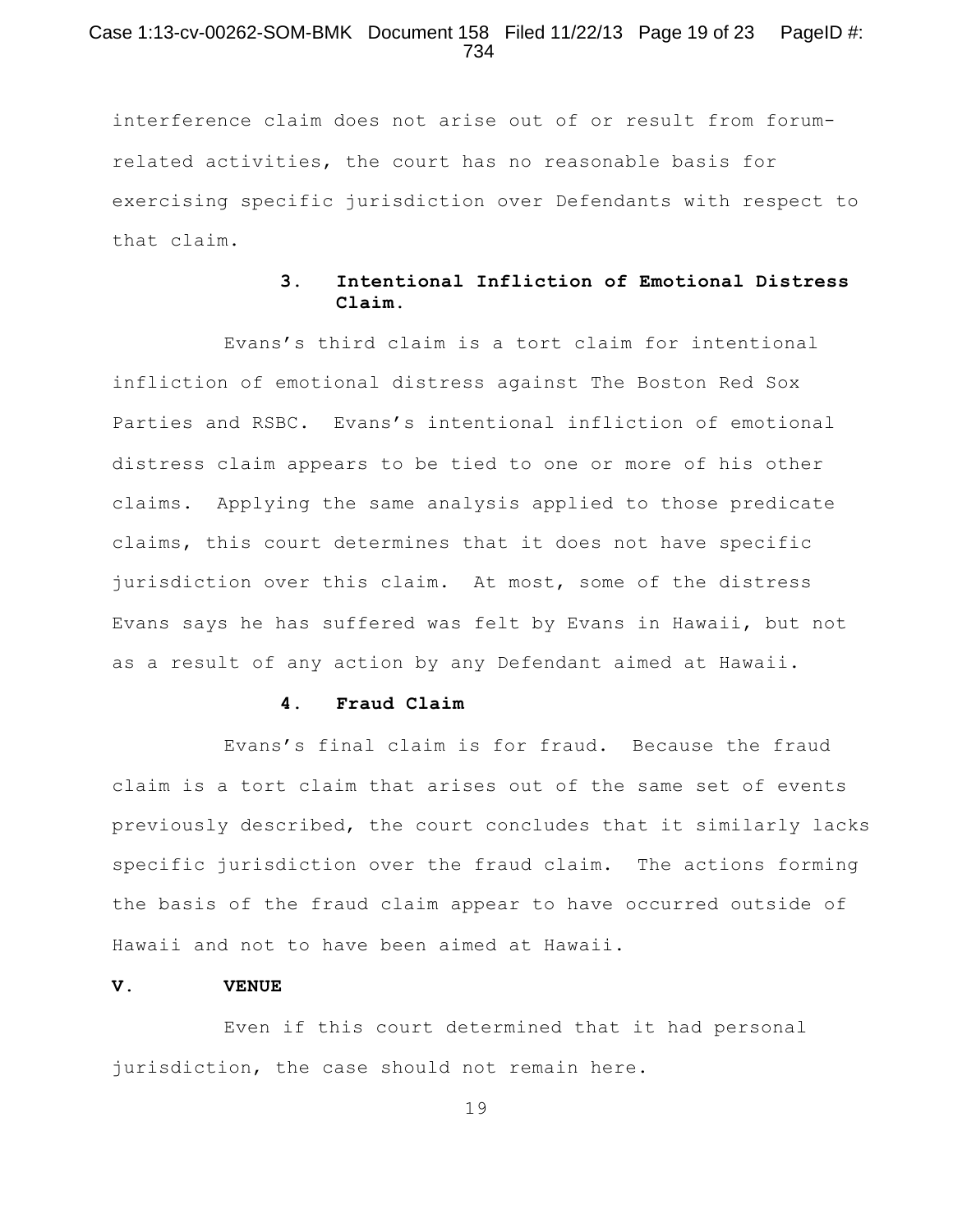Pursuant to 28 U.S.C. § 1391(b),

A civil action wherein jurisdiction is founded only on diversity of citizenship may, except as otherwise provided by law, be brought only in (1) a judicial district in which any defendant resides, if all defendants are residents of the State in which the district is located; (2) a judicial district in which a substantial part of the events or omissions giving rise to the claim occurred, or a substantial part of property that is the subject of the action is situated; or (3) if there is no district in which an action may otherwise be brought as provided in this section, any judicial district in which any defendant is subject to the court's personal jurisdiction with respect to such an action.

Under 28 U.S.C. § 1404(a), a district court may transfer any civil action to any other district or division where it might have been brought if it is in the interests of justice and convenient for the parties and witnesses. This statute partially displaces the common law doctrine of forum non conveniens. Miracle, 87 F. Supp. 2d at 1073. While the relevant factors to consider are the same, a district court has broader discretion to transfer under § 1404(a) than under the forum non conveniens doctrine. Lung v. Yachts Int'l, Ltd., 980 F. Supp. 1362, 1370 (D. Haw. 1997). The purpose of § 1404(a) is to prevent the waste of time, energy, and money and to protect litigants, witnesses and the public against unnecessary inconvenience and expense. Id. at 1369 (citing Van Dusen v. Barrack, 376 U.S. 612, 616 (1964) (quotations omitted)).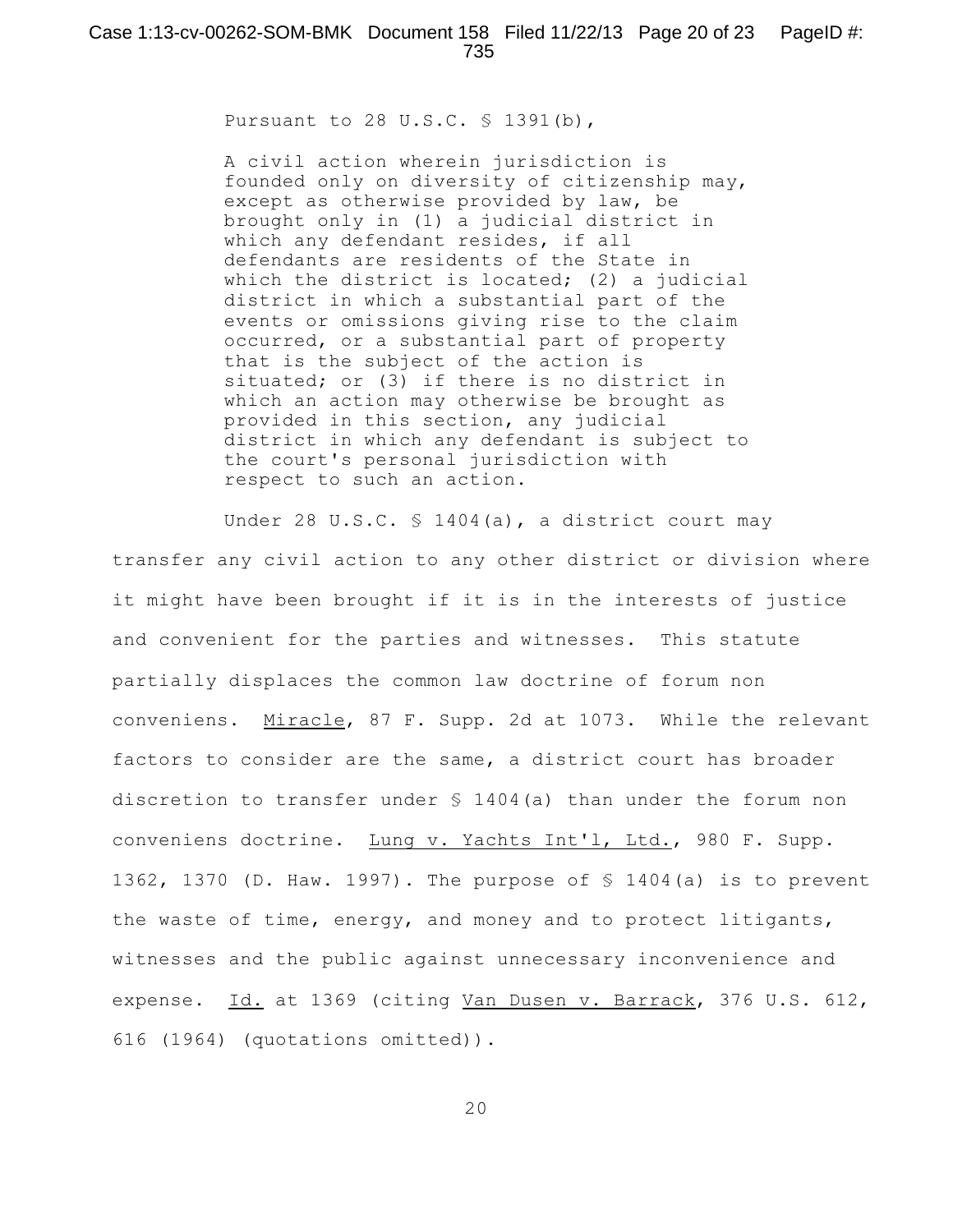## Case 1:13-cv-00262-SOM-BMK Document 158 Filed 11/22/13 Page 21 of 23 PageID #: 736

Pursuant to 28 U.S.C. § 1391(b), venue in the District of Hawaii is not proper. No Defendant is in Hawaii, a substantial part of the events giving rise to Evans's claims occurred outside of Hawaii, and this court has already determined that Defendants' conduct was not sufficient to establish personal jurisdiction.

Evans seeks a transfer in lieu of dismissal. All Defendants and potential witnesses, except Evans, reside in Massachusetts. The court therefore transfers this case to the District of Massachusetts under § 1404(a) based on the convenience of the parties and witnesses and the interests of justice. Lung, 980 F. Supp. at 1370.

No party having discussed possible time bars, the court is also concerned that, if it dismisses the case, Evans's claims will ultimately be barred by applicable limitations periods. Because "both Congress and the States have made clear, through various procedural statutes, their desire to prevent timely actions brought in courts with improper venue from being timebarred merely because the limitation period expired while the action was in improper court," the court transfers this case in an abundance of caution to prevent any such occurrence. See Oltman v. Holland Am. Line, Inc., 538 F.3d 1271, 1278 (9th Cir. 2008).

The convenience of the majority of the parties and the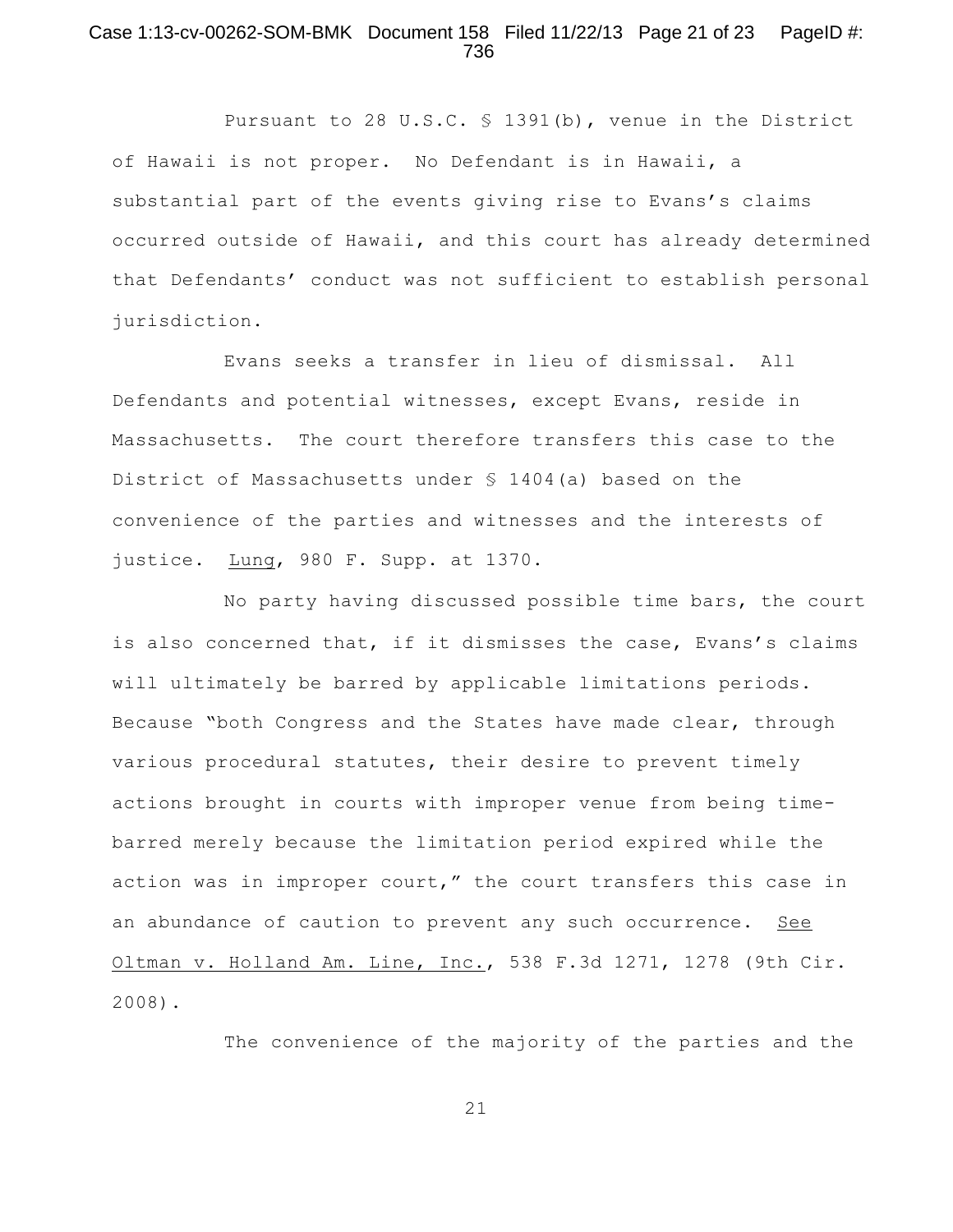## Case 1:13-cv-00262-SOM-BMK Document 158 Filed 11/22/13 Page 22 of 23 PageID #: 737

interests of justice would best be served by trying this case in Massachusetts. Under the circumstances, this court transfers this case to the District of Massachusetts. In so doing, this court leaves it to that court to determine whether Evans states a cognizable claim that can survive a Rule 12(b)(6) motion.

This court is fully aware that the contract claim is completely devoid of any description of contract terms. Evans says nothing about who entered into any contract or on what date. A party sued for breach of contract is entitled to some description of the contract terms that were allegedly breached. The interference with contract claim is similarly stingy on detail, and it is not clear what contract with what third party was allegedly interfered with by any Defendant. Evans's fraud claim, is, of course, subject to the particularity requirement of Rule 9(b) of the Federal Rules of Civil Procedure. These pleading matters are not, however, the subject of this court's ruling. Having determined that it lacks personal jurisdiction and that this case should be transferred, this court leaves the sufficiency of the factual allegations to the District of Massachusetts to address.

If the court were to address pleading matters here and to find Evans's allegations wanting, this court would likely give Evans leave to file an amended complaint. Given the other rulings in the present order, it makes sense to leave that entire